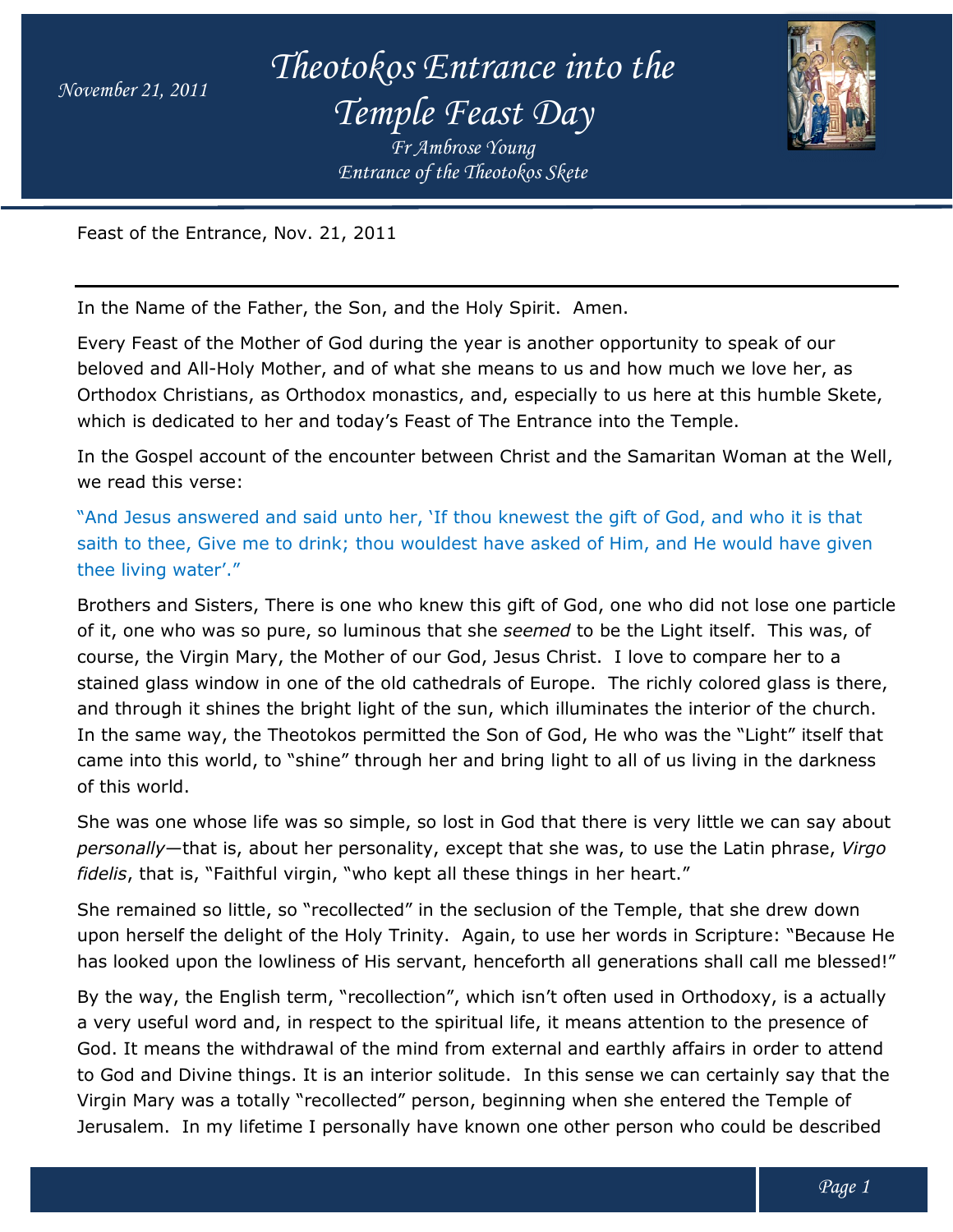*Theotokos Entrance into the Temple Feast Day*

*Entrance of the Theotokos Skete Fr Ambrose Young*



as completely "recollected," and that was Gerondisa's and my spiritual father, Fr. Seraphim of Platina. I think Gerondissa, however, has known some others through her monastery in Greece. But in this country they are few and far between. Fr. Seraphim would have said that St. John Maximovitch was completely and utterly "recollected" because he was so serenely indifferent to the opinions of others about him.

When the Theotokos was presented by her parents in the Temple the High Priest led her into the Holy of Holies, where she herself became the literal and physical "holy of holies", the living tabernacle that was to eventually contain the Bread of Life. This is *this morning's appointed Epistle speaks of the tabernacle in the Old Testament:* But in this country they are few and far between. Fr. Seraphim wo<br>Maximovitch was completely and utterly "recollected" because he w<br>it to the opinions of others about him.<br>Paraments in the Temple the High F<br>of Holies, wher

appointed Epistle speaks of the tabernacle in the Old Testament:<br><sup>"1</sup> Then indeed, even the first covenant had ordinances of divine service and the earthly *sanctuary. <sup>2</sup> For a tabernacle was prepared: the first For part, in which was the lampstand, the table, and the showbread, which is called the sanctuary; <sup>3</sup> and behind the second veil, the part of the tabernacle which is called the Holiest of All, <sup>4</sup> which had the golden censer and the ark*  of the covenant overlaid on all sides with gold, in which were the golden pot that had the *manna, Aaron's rod that budded, and the tablets of the covenant; <sup>5</sup> and above it were the cherubim of glory overshadowing the mercy seat."* (Hebrews 9:1-7) *the was the lampstand, the*<br>*and behind the second veil, the*<br>*had the golden censer and the a*<br>*rre the golden pot that had the*<br>*venant; <sup>5</sup> and above it were the* 

Now, the tabernacle in the Old Testament was a portable Temple—actually a very large and elaborate tent—constructed by the Hebrews to house the Ark of the Covenant during their forty years sojourn in the wilderness. The Ark and Tabernacle were a mystical dwelling place for the presence of God. In a fulfilled sense, then, the Virgin Mary becomes the "new tabernacle", for she herself will contain the Lord God. She knew this long before the Annunciation, for the Archangel Gabriel, whom ministered to her in the Holy of Holies in the Temple had revealed many things to her about com *Entrance of the Theotokos Skete*<br> **International that was Gerondisa's and my**<br>
bowever, has known some others<br>
ey are few and far between. Fr.<br>
pletely and utterly "recollected"<br>
thers about him.<br>
ented by her parents in elaborate tent—constructed by the Hebrews to house the Ark of the Covenant during their<br>forty years sojourn in the wilderness. The Ark and Tabernacle were a mystical dwelling place<br>for the presence of God. In a fulfilled s for she herself will contain the Lord God. She knew this<br>1, for the Archangel Gabriel, whom ministered to her in th<br>revealed many things to her about coming events. constructed by the Hebrews to house the Ark of the Covenant during the<br>urn in the wilderness. The Ark and Tabernacle were a mystical dwelling p<br>of God. In a fulfilled sense, then, the Virgin Mary becomes the "new<br>she herse

So, she was so "recollected"—that is to say, so absorbed in her humble contemplation of God, So, she was so "recollected"—that is to say, so absorbed in her humble contemplation of God,<br>and in her deep inner longing to see the Messiah--that the Holy Trinity bent down to her, this beautiful-of-soul-woman, and willed that she be the Mother in time of Him who exists in eternity, Jesus, the Christ, the Son of the Living God, the Second Person of the Blessed Trinity, the Savior of mankind and the Judge of the world.

Trinity, the Savior of mankind and the Judge of the world.<br>As a result of this profound "recollection," the Spirit of love, which presides over all of creation, came upon her not long after her years in the Temple were completed, and the Virgin spoke her great "yes" to God: "Behold the handmaiden of the Lord, be it done to me creation, came upon her not long after her years in the Temple were completed, and the<br>Virgin spoke her great "yes" to God: "Behold the handmaiden of the Lord, be it done to me<br>according to thy word," and in this manner th already from the moment of her entrance into the Temple as a young girl, the she had chosen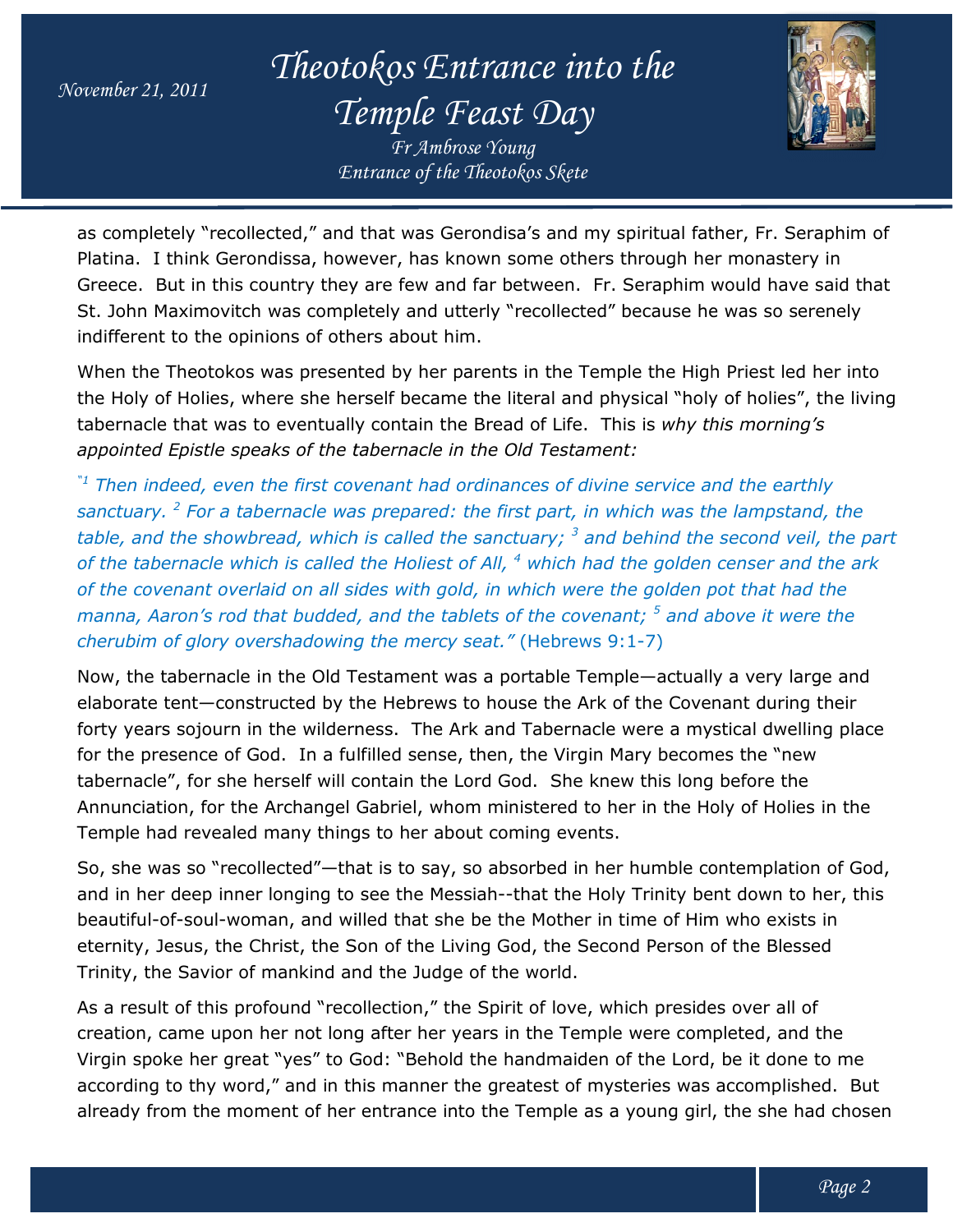*Theotokos Entrance into the Temple Feast Day*

*Entrance of the Theotokos Skete Fr Ambrose Young*



to live within God, in the depths of a bottomless abyss, and this prepared her to receive the to live within God, in the depths of a bottomless abyss, ar<br>greatest of all gifts, the Son of God, into her very womb.

This Feast reminds us that, like the Mother of God, we too must become fitting tabernacles for her Divine Son. We do this, of course, every time we receive Him in Holy Communion, but only if we have properly prepared, through repentance and humility. If our preparation has been inadequate or non-existent, then the Lord does still come, but immediately departs from us, so that we are not harmed, and in this way we fail to become tabernacles of the Eucharistic Lord. This Feast reminds us that, like the Mother of God, we too must become fitting tabernacles f<br>her Divine Son. We do this, of course, every time we receive Him in Holy Communion, but<br>only if we have properly prepared, throug

But even if we have made proper preparation to receive Jesus, then we must make special efforts to "hold on" to Him in the tabernacles of our hearts, just as the Virgin Theotokos continued to be completely spiritually united to her Son after He was born. Her close union with Him never ceased at any time. But we, who receive Communion, often take the Lord for granted and as soon as the Liturgy is ended we begin to talk of worldly things. In other words, instead of keeping vigil with Christ in our hearts, we are quick to desert Him for unworthy concerns and activities. been inadequate or non-existent, then the Lord does still come, but immediately departs f<br>us, so that we are not harmed, and in this way we fail to become tabernacles of the<br>Eucharistic Lord.<br>But even if we have made prope prepared, through repentance and humility. If our preparation has<br>existent, then the Lord does still come, but immediately departs from<br>armed, and in this way we fail to become tabernacles of the<br>le proper preparation to r

On the contrary, however, what does the example of saints and righteous ones tell us about this? Many of the saints spent a long time after Liturgy in thanksgiving, not just listening to the short Post-Communion Prayers, or reading them oneself, but being very reluctant even to leave the church. This is why the Bishop who ordained me used to routinely tell people at the end of the Liturgy: "Be not quick to spill out the grace you have just received."

You might say, well this was easy for the Virgin Mary—after all, she was special--, but it's very hard for the rest of us. This is a delusion! The Theotokos was fully human, just like you and me, and she endured distractions, temptations and trials and afflictions of we do. She suffered anguish over her child, just as we suffer over our own offspring; she grew weary and, ultimately, also died, just as we will. She was not a "special creation" and grew weary and, ultimately, also died, just as we will. She was not a "special creation" and<br>was not supernaturally preserved from sin. Rather, she simply did what you and I must do: *cooperate supremely with the grace of God*, in order to keep ourselves mindful of her Divine Son, and to keep ourselves from sin, as she did. And, as St. John of Kronstadt once said, "If we could live just one day without sin, we would already have a foretaste of heaven!" When her Son comes to us in Holy Communion He comes *fully* to us—body, soul and divinity—with all that that means, and with all of the power and divine energy that is necessary for us to<br>follow the example of the Panagia and the saints. follow the example of the Panagia and the saints. *Entrance of the Theotokos Skete*<br> **the Theotokos Actual Andmunity Complement** of God, into her very womb.<br> **c** the Mother of God, we too must f course, every time we receive<br>
red, through repentance and hunder, then the L d for the rest of us. This is a delusion! The Theotokos was fully human, just like you ar<br>, and she endured distractions, temptations and trials and afflictions of all kinds, just lik<br>do. She suffered anguish over her chil urally preserved from sin. Rather, she simply did what you and I must do:<br>
rely with the grace of God, in order to keep ourselves mindful of her Divine<br>
ourselves from sin, as she did. And, as St. John of Kronstadt once sa all kinds, just like